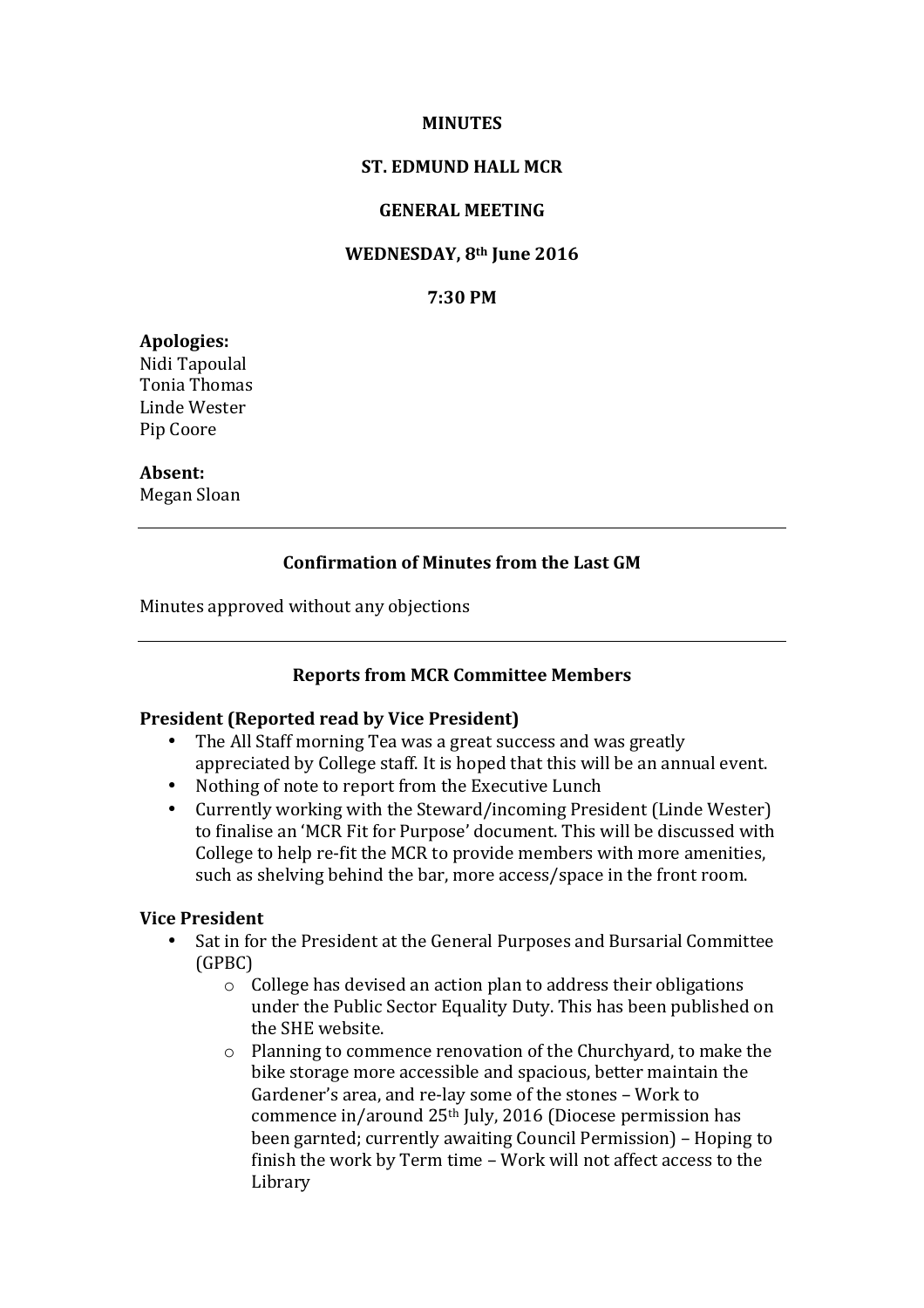- o 26 Norham Gardens
	- Recent judgment on the exemption to small sites from affordable housing contributions may affect the refitting/renovation of the building  $-$  may delay the work until next year
	- Further action currently under review
- o 24 Norham Gardens
	- Planning application being finalized for submission within the next 2-3 weeks
- $\circ$  The Teddy Hall Research Expo has been put into the College diary as a permanent fixture – Next Expo will take place on the  $25<sup>th</sup>$  of February, 2017 – Will be held on the Saturday of  $6<sup>th</sup>$  (Hilary Term) every 2 years thereafter
- o Nexus Mail Service
	- The college IT staff has warned that the University is planning to phase out the Nexus mail service over the next 2 years
	- This might mean manual migration as currently the attitude of the University seems to be that when the switch over happens it will mean a clean wipe
	- The IT staff will work to try and host SEH student emails on a private local server to provide ample time for migration
- Comprehensive Handover Document has been sent to the incoming Vice President (Ryan Daniels)
- Incoming VP has been told about, and arranged, the flowers for Trinity Dinner

## **Treasurer**

• College has forwarded funds for the Academic Grant and Charity Fund

# **Steward(s) – Alex Blakes reporting**

- NSE Garden Party was very well attended
- Whiskey tasting had to be cancelled due to low demand
- Wine tasting organized by Ben Jenkins went very well
- Exchange Dinners with St. Hugh and St. Anthony's went well Fully attended
- Trinity Dinner tomm **AP:** Email with itinerary will be sent out tonight
- The End of Term party in Fellow's Garden will be organized by incoming Steward (Thomas Kittel)

# **Welfare Officer(s)**

- No report submitted
- Men's Officer Sports Welfare Day approx. 12 participants was a good day, despite low participation
- Welfare Cricket this Sunday in University Parks

# **IT Officer**

Punt booking system online – system could still use some improvements, but is performing significantly better than the previous system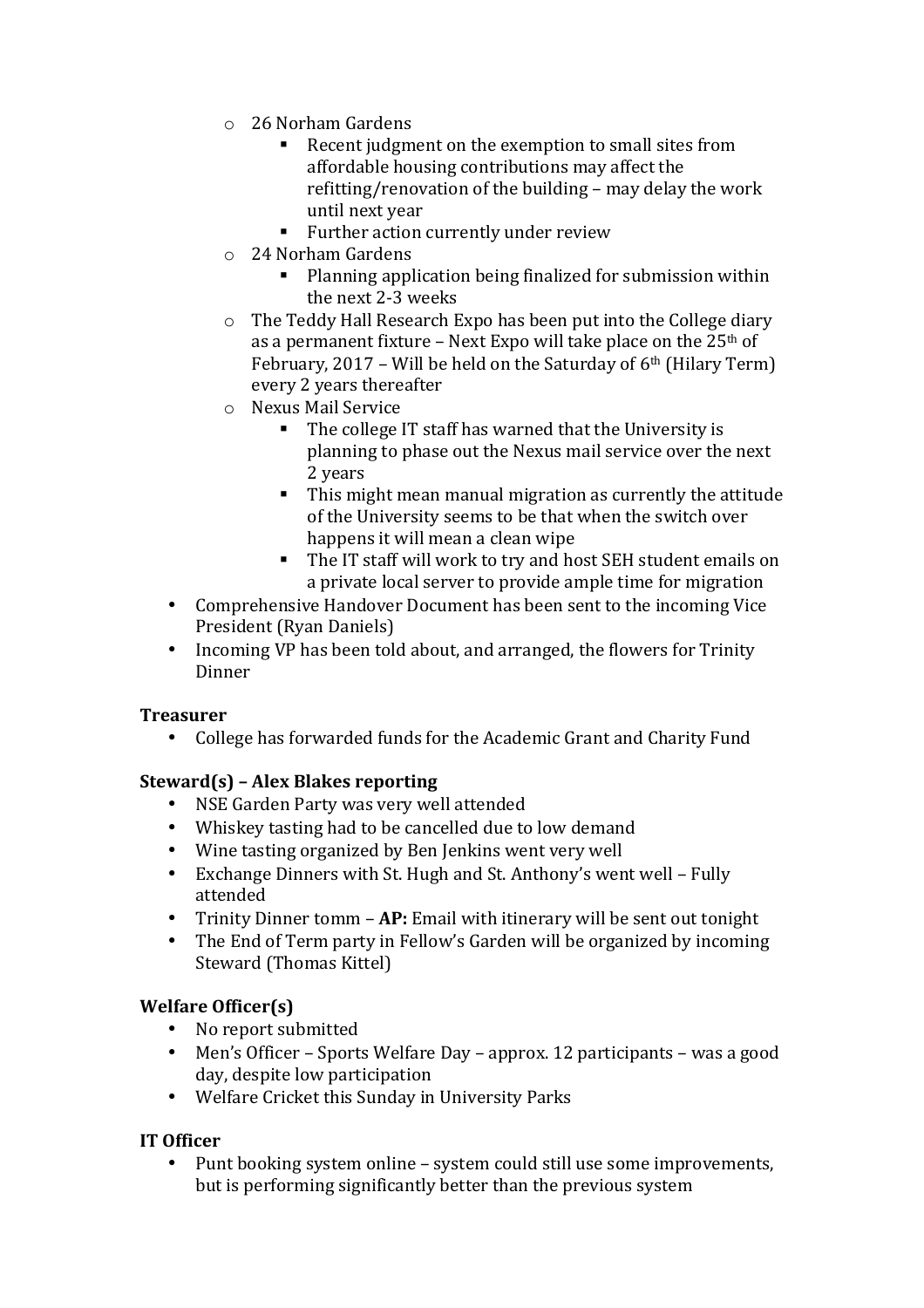- $\circ$  Bookings can now be cancelled using a link in the confirmation email
- $\circ$  New system gives more flexibility in re: no. of hours it can be booked for
- $\circ$  Punt will have a ring affixed to other end to enable it to be tied off more easily – Rope provided for the same needs to be shortened
- Approx. 130 participants in the MCR survey good level of participation

# **NSE Representative**

Last brunch of the term will take place Sunday,  $12<sup>th</sup>$  June

# **Academic Representative**

- MCR  $50<sup>th</sup>$  Anniv grant ongoing roughly 13-15 applicants this term looking to possibly amend some of the criteria for next term
- Graduate seminar well attended
- Library Sub-Committee Old Library refurbishment project ongoing cataloguing of books currently being part-time, which would take approx. 5-7 years – looking at options to shorten the time-frame – Refurbishment not likely to significantly affect events being held in that location
- Academic Committee (Vice President attended) No longer looking to revamp Postgraduate grant - will be more flexibility - members with children will be given more funds for partners to travel with them.

## **Nominations for Guest Membership**

The following individuals have been put forward as nominees for Guest Membership of the St. Edmund Hall MCR:

- Federico Pulvirenti (nominated by Linde Wester)
- Andrzej Szafranski (nominated by Rachel Paterson)

Both nominations were confirmed with no objections.

# **Motion to Purchase a New MCR Croquet Set**

Beatrice Tyrrell proposes the purchase of a new Croquet Set for the MCR.

Votes as follows:

Yay 13 Nay 0 Abstentions 0

## **Result: The Motion passes**